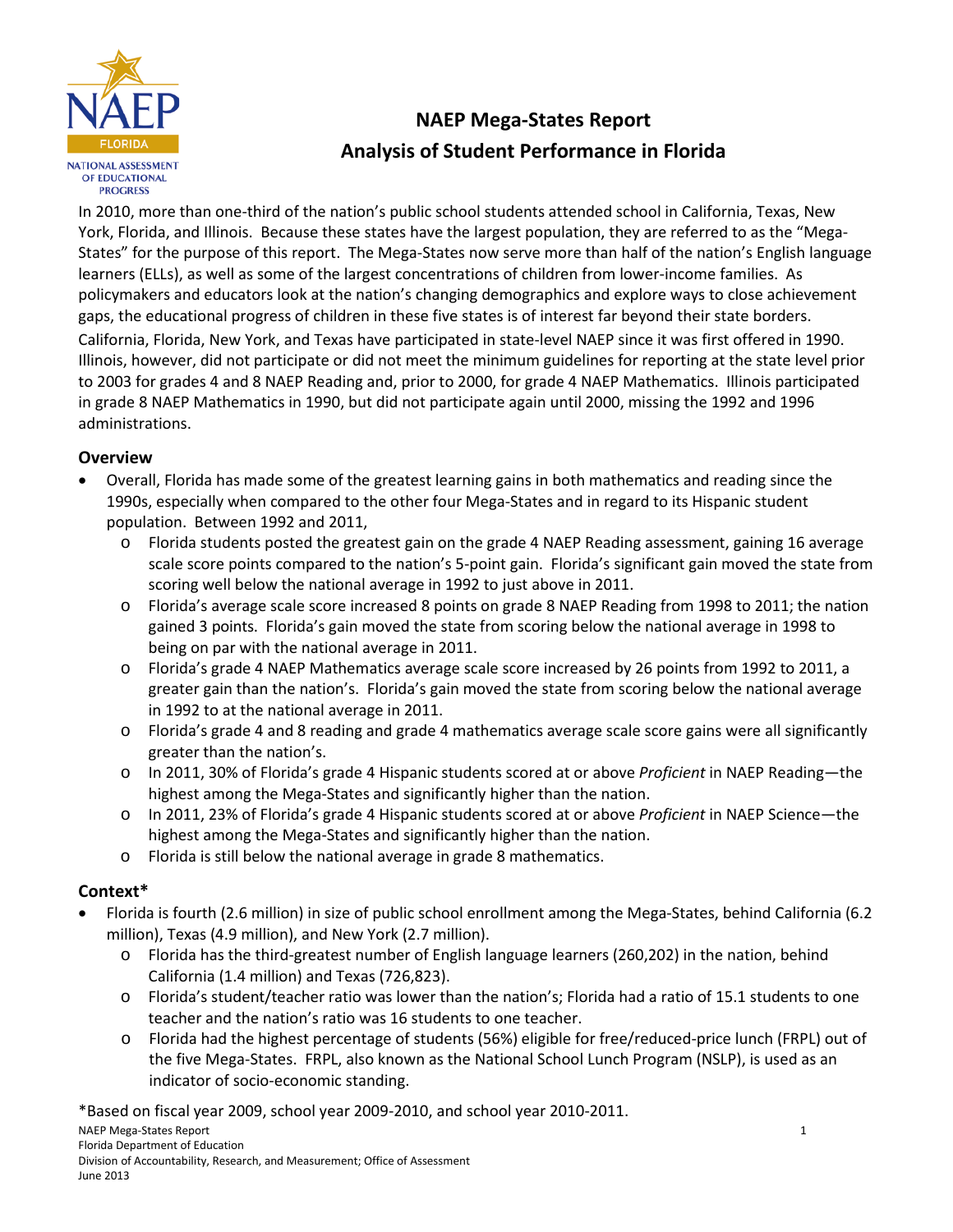# **Grade 4 Reading**

- In 2011, the reading average scale scores for Florida's fourth-graders were significantly higher than the nation's and all of the Mega-States, except New York.
- Florida's 16-point gain between 1992 and 2011 was significantly greater than that of the other three Mega-States with reportable results and significantly greater than the national average.
- Florida's grade 4 NAEP reading average scale score improved from below the national average in 1992 to above the national average in 2011.
- Four of Florida's subgroups (Black and White students, Students with Disabilities [SD], and those eligible for Free/Reduced-Price Lunch [FRPL]), posted greater gains than the nation between 1998 and 2011.

| Average scale score changes for grade 4 public<br>school students between 1992 and 2011 |     |  |  |  |  |  |
|-----------------------------------------------------------------------------------------|-----|--|--|--|--|--|
| <b>Scale Score Change</b><br><b>State</b>                                               |     |  |  |  |  |  |
| Florida                                                                                 | 16  |  |  |  |  |  |
| California                                                                              | 9 < |  |  |  |  |  |
| <b>New York</b>                                                                         | 8 < |  |  |  |  |  |
| Texas                                                                                   | 6 < |  |  |  |  |  |
| Nation                                                                                  | 5 < |  |  |  |  |  |

< = FL had a greater scale score change

### **Race/Ethnicity**



### **Percentage of grade 4 public school students scoring at or above** *Proficient* **in NAEP Reading - 2011**

- In 2011, 30% of Florida's grade 4 Hispanic students scored at or above *Proficient*―the highest among the Mega-States and significantly higher than the nation.
- In 2011, 48% of Florida's grade 4 White students scored at or above *Proficient*—similar to that of the four other Mega-States and significantly higher than the nation.
- In 2011, 17% of Florida's grade 4 Black students scored at or above *Proficient*—similar to that of the four other Mega-States and the nation.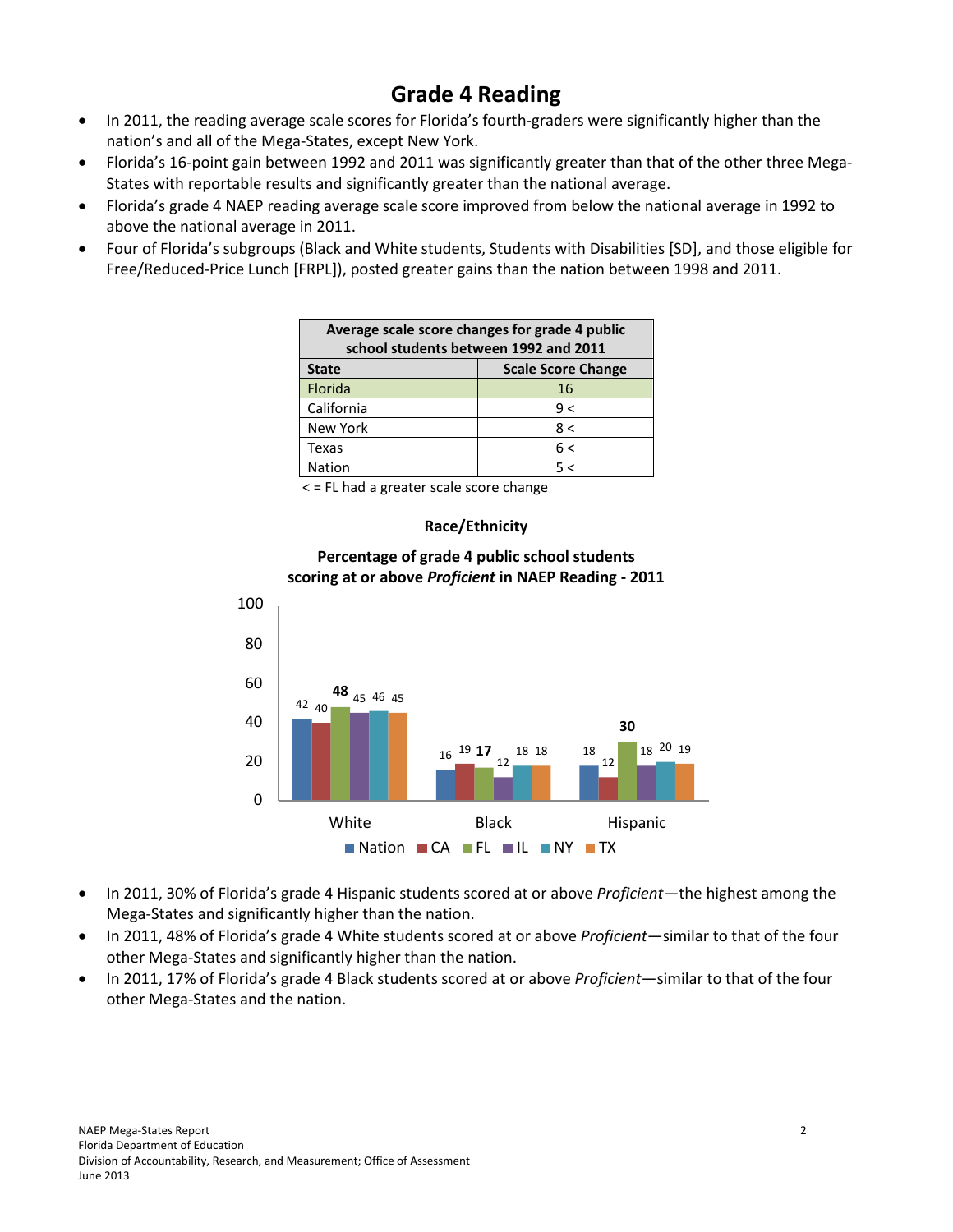

## **Eligibility for Free/Reduced-Price Lunch (FRPL) English Language Learners (ELLs)**

- In 2011, 24% of Florida's grade 4 students who were eligible for FRPL scored at or above *Proficient*; this percentage is significantly higher than the nation's and all the other Mega-States, except for New York.
- In 2011, 7% of Florida's grade 4 students who were classified as ELLs scored at or above *Proficient*, which was similar to the percentages of the other Mega-States and the nation.

|            | All   | White | <b>Black</b> | <b>Hispanic</b> | <b>FRPL</b> | No FRPL | <b>SD</b> | ELL | City | Suburb |
|------------|-------|-------|--------------|-----------------|-------------|---------|-----------|-----|------|--------|
| Nation     | 32    | $42*$ | 16           | $18*$           | $18*$       | 48*     | 11        |     | 26   | 37     |
| California | $25*$ | 40    | 19           | $12*$           | $12*$       | 43      | 11        |     | 24   | $25*$  |
| Florida    | 35    | 48    | 17           | 30              | 24          | 53      | 15        |     | 33   | 36     |
| Illinois   | 33    | 45    | 12           | $18*$           | $16*$       | 49      | 13        | 5   | 27   | 37     |
| New York   | 35    | 46    | 18           | $20*$           | 23          | 49      | 10        |     | 26   | 46**   |
| Texas      | 28*   | 45    | 18           | $19*$           | $17*$       | 48      | 10        | 9   | 24   | 32     |

### **Grade 4 Reading, Percent Scoring at or above** *Proficient***, 2011**

\*Florida scored significantly higher than

\*\*Florida scored significantly lower than

### **Grade 4 Reading, Gain in Percent Scoring at or above** *Proficient***, 1992 - 2011**

|               | All  | White | <b>Black</b> | Hispanic |
|---------------|------|-------|--------------|----------|
| <b>Nation</b> | $6*$ | g*    |              | 8*       |
| California    | 5*   | 12    | 11           | 7*       |
| Florida       | 14   | 20    | 10           | 16       |
| New York      | 8*   | $10*$ |              | 12       |
| Texas         | 5*   | 11    | 10           | 7*       |

\*Florida's gain significantly greater than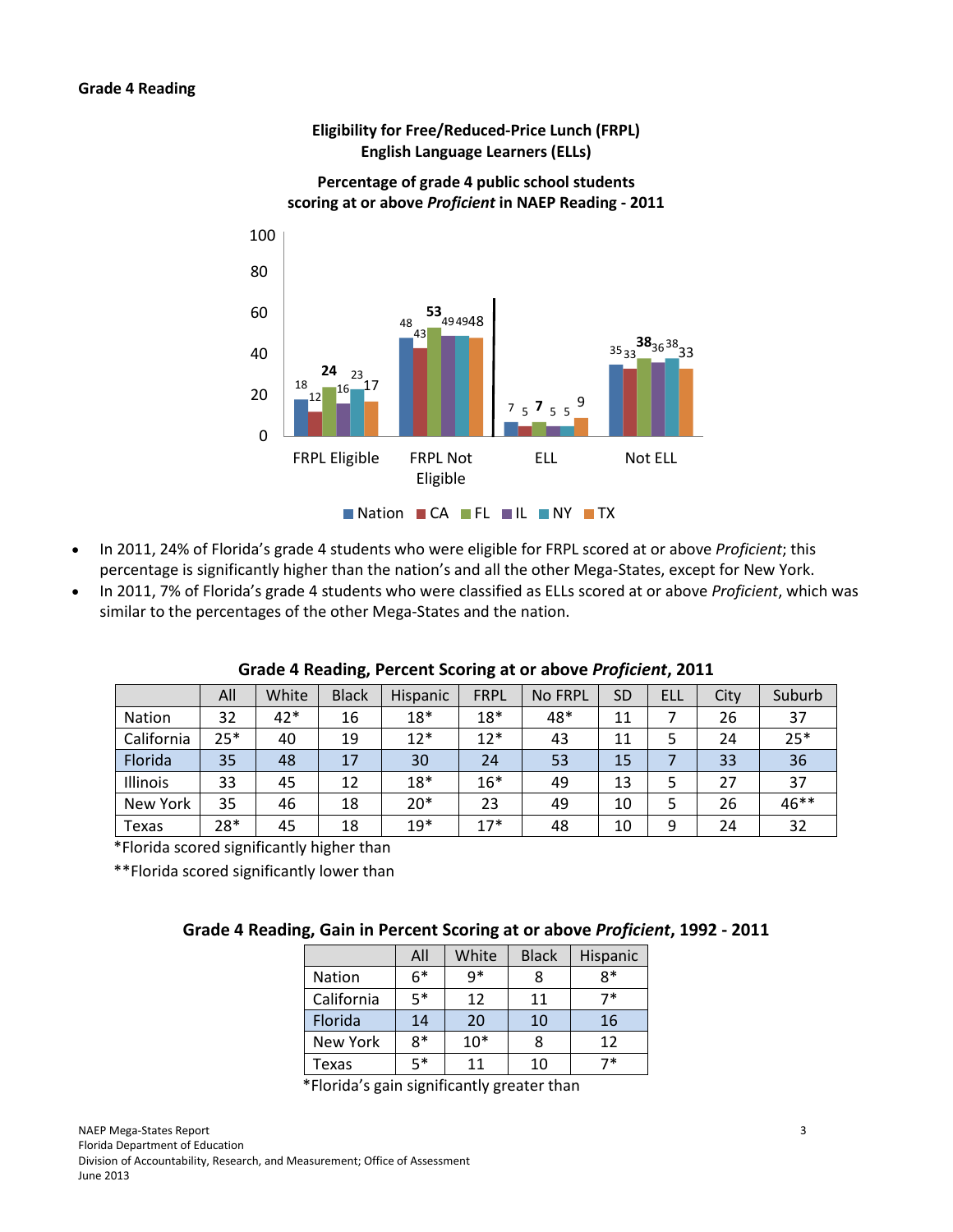# **Grade 8 Reading**

• The reading average scale score for eighth-graders in Florida increased from lower than the national average in 1998 to not significantly different from the nation in 2011. Florida, with an 8-point gain between 1998 and 2011, was the only state to experience a statistically significant gain amongst the Mega-States; however, the nation's gain was also significant.

| Average scale score changes for grade 8 public<br>school students between 1998 and 2011 |     |  |  |  |  |  |  |
|-----------------------------------------------------------------------------------------|-----|--|--|--|--|--|--|
| <b>Scale Score Change</b><br><b>State</b>                                               |     |  |  |  |  |  |  |
| Florida                                                                                 | x   |  |  |  |  |  |  |
| California                                                                              | ς   |  |  |  |  |  |  |
| <b>Nation</b>                                                                           | 3 < |  |  |  |  |  |  |
| New York                                                                                | 1 < |  |  |  |  |  |  |
| Texas                                                                                   | ╭   |  |  |  |  |  |  |

< = FL had a greater scale score change

### **Race/Ethnicity**

### **Percentage of grade 8 public school students scoring at or above** *Proficient* **in NAEP Reading - 2011**



- In Florida, the reading average scale score gains for grade 8 Black students (12 points) between 1998 and 2011 and students identified as having a disability (13 points) between 2003 and 2011 were greater than the nation's gains for those student groups during those years.
- In 2011, 38% of Florida's grade 8 White students scored at or above *Proficient*―not significantly different from the national average of 41%.
- In 2011, 27% of Florida's grade 8 Hispanic students scored at or above *Proficient*―significantly higher than the national average of 18% and significantly higher than all the other Mega-States, except for Illinois.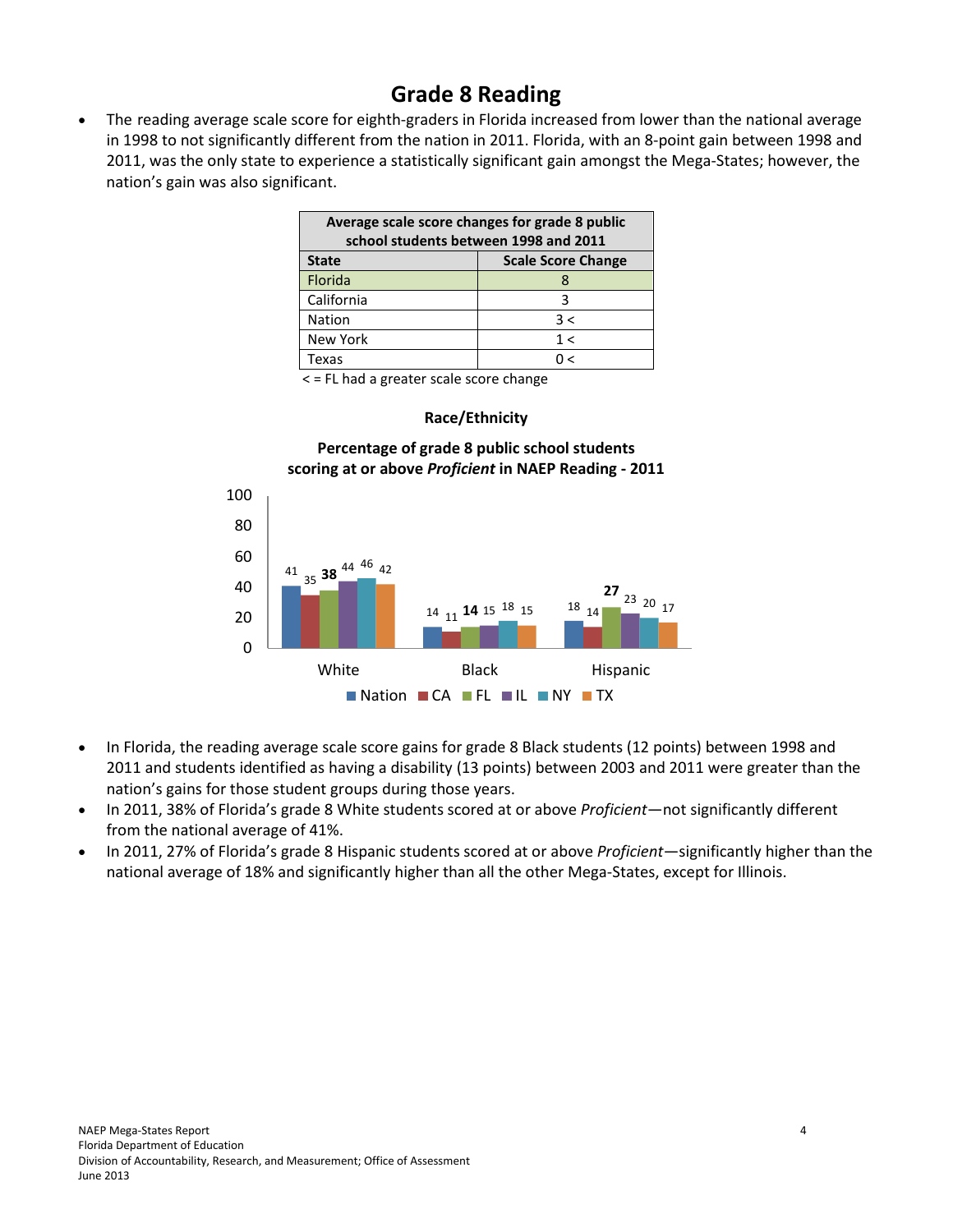# **Grade 8 Reading**

## **Eligibility for Free/Reduced-Price Lunch (FRPL) and School Location\***

- In 2011, 20% of Florida's grade 8 students who were eligible for FRPL scored at or above *Proficient*― significantly higher than California and Texas.
- In 2011, 30% of Florida's grade 8 students enrolled in suburban schools scored at or above *Proficient*―significantly lower than Illinois, New York, and the nation.
- In 2011, 29% of Florida's grade 8 students enrolled in city schools scored at or above *Proficient―*not significantly different from California, New York, Texas, and the nation, and exactly the same as Illinois.

\*City schools are located inside an urbanized area and inside a principal city. Suburban schools are located outside a principal city and inside an urbanized area.

|            | All    | White | <b>Black</b> | Hispanic | <b>FRPL</b> | No FRPL | <b>SD</b> | ELL | City | Suburb  |
|------------|--------|-------|--------------|----------|-------------|---------|-----------|-----|------|---------|
| Nation     | 32     | 41    | 14           | $18*$    | 18          | 44      |           | 3   | 26   | $36***$ |
| California | $24*$  | 35    | 11           | $14*$    | $13*$       | 36      | ว         | 3   | 22   | $24*$   |
| Florida    | 30     | 38    | 14           | 27       | 20          | 41      | 9         | 4   | 29   | 30      |
| Illinois   | 34     | 44    | 15           | 23       | 19          | 48      | 8         |     | 29   | 38**    |
| New York   | $35**$ | 46    | 18           | $20*$    | 24          | 47      | 8         |     | 26   | 43**    |
| Texas      | 27     | 42    | 15           | $17*$    | $16*$       | 41      | 6         |     | 25   | 30      |

### **Grade 8 Reading, Percentage Scoring at or above** *Proficient***, 2011**

\*Florida scored significantly higher than

\*\*Florida scored significantly lower than

### **Grade 8 Reading, Gain in Percent Scoring at or above** *Proficient***, 1998 - 2011**

|            | All   | White | <b>Black</b> | Hispanic |
|------------|-------|-------|--------------|----------|
| Nation     | 2*    |       |              |          |
| California |       |       |              |          |
| Florida    |       |       |              | 10       |
| New York   |       |       | 8            | 10       |
| Texas      | $-1*$ |       | 3            |          |

\*Florida's gain significantly greater than

# **Grade 4 Mathematics**

• The mathematics average scale score for fourth-graders in Florida increased from lower than the national average in 1992 to not significantly different from the nation in 2011. Florida's 26-point gain was significantly greater than the 22-point gain for public school students nationally and the 19-point gain for New York's public school students.

| Average scale score changes for grade 4 public<br>school students between 1992 and 2011 |      |  |  |  |  |  |
|-----------------------------------------------------------------------------------------|------|--|--|--|--|--|
| <b>Scale Score Change</b><br><b>State</b>                                               |      |  |  |  |  |  |
| Florida                                                                                 | 26   |  |  |  |  |  |
| California                                                                              | 26   |  |  |  |  |  |
| Texas                                                                                   | 23   |  |  |  |  |  |
| <b>Nation</b>                                                                           | 22 < |  |  |  |  |  |
| <b>New York</b>                                                                         | ے 19 |  |  |  |  |  |

< = FL had a greater scale score change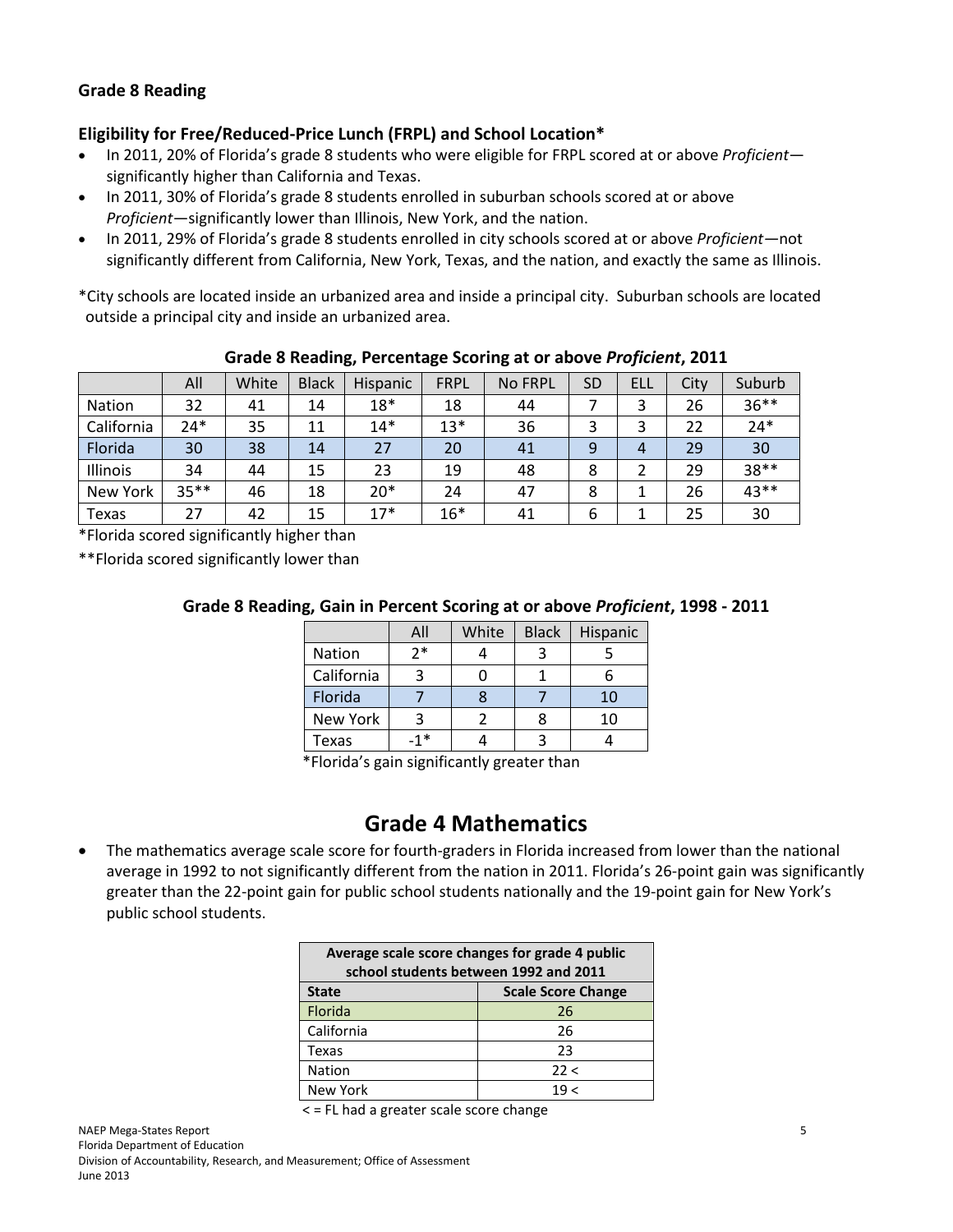### **Race/Ethnicity**



### **Percentage of grade 4 public school students scoring at or above** *Proficient* **in NAEP Mathematics - 2011**

- In 2011, 31% of Florida's grade 4 Hispanic students scored at or above *Proficient*—significantly higher than the nation and all the Mega-States, except for Texas.
- In 2011, 18% of Florida's grade 4 Black students scored at or above *Proficient*―not significantly different from the nation or the other Mega-States.
- In 2011, 52% of Florida's grade 4 White students scored at or above *Proficient*―not significantly different from the nation, California, Illinois, or Texas, and significantly higher than New York.

### **Students with Disabilities, Eligibility for Free/Reduced-Price Lunch (FRPL), and School Location**

- Between 2003 and 2011, Florida's grade 4 students with disabilities increased their mathematics average scale score by 9 points. This was a significantly greater increase than the nation's and all of the other Mega-States, except for Illinois, whose increase was not significantly different from Florida's.
- In 2011, 26% of Florida's grade 4 students who were eligible for FRPL scored at or above *Proficient*―a significantly higher percentage than California's and Illinois's.
- In 2011, 40% of Florida's grade 4 students enrolled in suburban schools scored at or above *Proficient*―not significantly different from the other Mega-States, but lower than the nation.
- In 2011, 33% of Florida's grade 4 students enrolled in city schools scored at or above *Proficient*―not significantly different from the other Mega-States and the nation.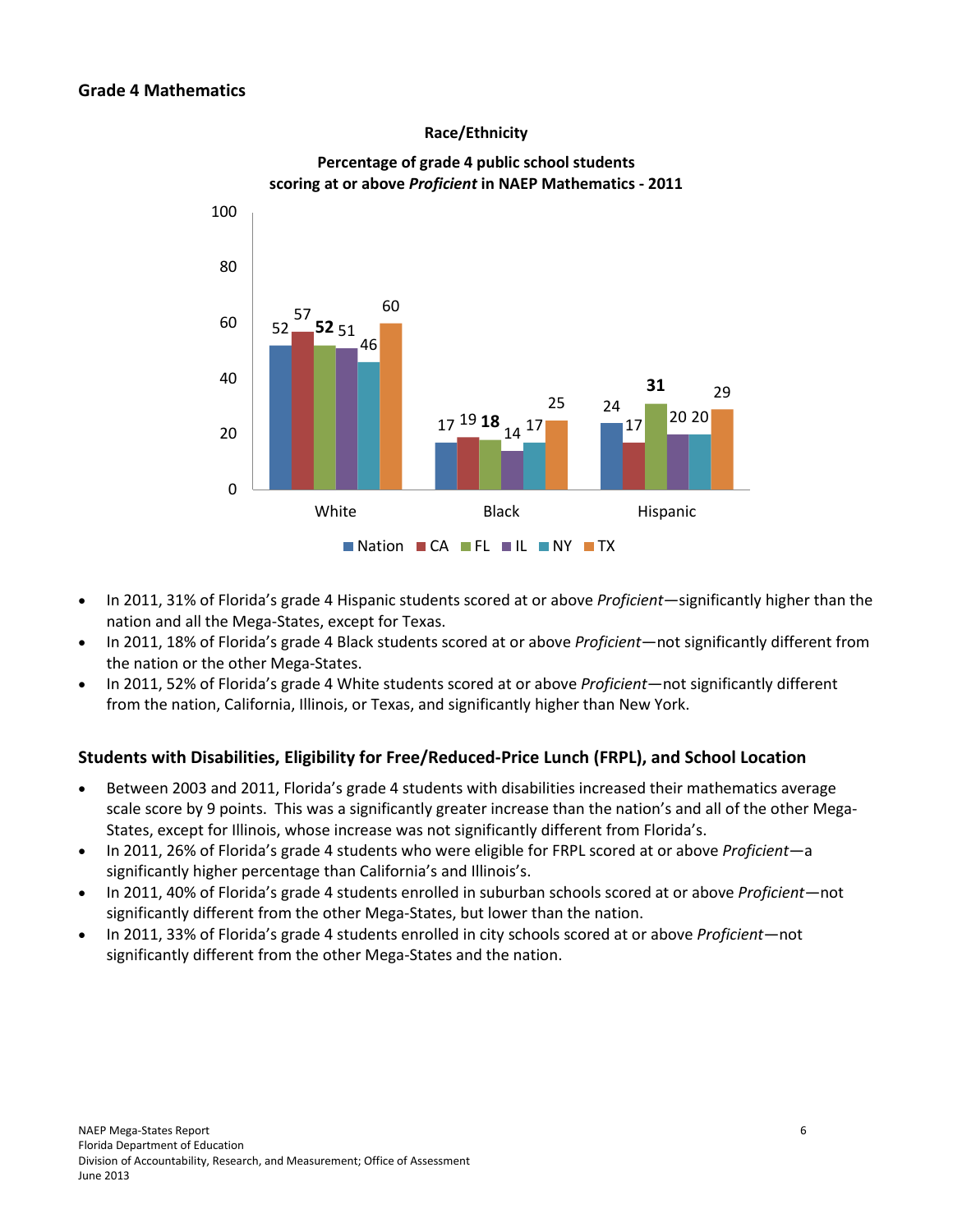### **Grade 4 Mathematics**

|            | All | White | <b>Black</b> | Hispanic | <b>FRPL</b> | No FRPL | <b>SD</b> | ELL | City | Suburb |
|------------|-----|-------|--------------|----------|-------------|---------|-----------|-----|------|--------|
| Nation     | 40  | 52    | 17           | 24*      | 24          | 57      | 17        | 14  | 33   | 45**   |
| California | 34  | 57    | 19           | $17*$    | $18*$       | 56      | $9*$      | 11  | 32   | 35     |
| Florida    | 37  | 52    | 18           | 31       | 26          | 56      | 18        | 13  | 33   | 40     |
| Illinois   | 38  | 51    | 14           | $20*$    | $20*$       | 56      | 19        | 12  | 33   | 41     |
| New York   | 36  | 46*   | 17           | $20*$    | 25          | 49*     | $12*$     | 8   | 29   | 46     |
| Texas      | 39  | 60    | 25           | 29       | 28          | 59      | 19        | 20  | 35   | 43     |

#### **Grade 4 Mathematics, Percent Scoring at or above** *Proficient***, 2011**

\*Florida scored significantly higher than

\*\*Florida scored significantly lower than

### **Grade 4 Mathematics, Gain in Percent Scoring at or above** *Proficient***, 1992 - 2011**

|               | All   | White | <b>Black</b> | Hispanic |
|---------------|-------|-------|--------------|----------|
| <b>Nation</b> | 22    | 30    | 15           | 18       |
| California    | 21    | 40    | 17           | $14*$    |
| Florida       | 24    | 34    | 16           | 24       |
| New York      | $19*$ | $24*$ | 14           | $16*$    |
| Texas         | 24    | 36    | 21           | 23       |

\*Florida's gain significantly greater than

# **Grade 8 Mathematics**

• Florida's grade 8 mathematics average scale score increased by 23 points between 1990 and 2011, second only to Texas and not significantly different from Illinois, New York, or the nation. California's 16-point increase was significantly smaller than Florida's.

| Average scale score changes for grade 8 public<br>school students between 1990 and 2011 |      |  |  |  |  |  |  |
|-----------------------------------------------------------------------------------------|------|--|--|--|--|--|--|
| <b>Scale Score Change</b><br><b>State</b>                                               |      |  |  |  |  |  |  |
| Texas                                                                                   | 32 > |  |  |  |  |  |  |
| Florida                                                                                 | 23   |  |  |  |  |  |  |
| <b>Illinois</b>                                                                         | 23   |  |  |  |  |  |  |
| Nation                                                                                  | 21   |  |  |  |  |  |  |
| <b>New York</b><br>20                                                                   |      |  |  |  |  |  |  |
| California                                                                              | 16<  |  |  |  |  |  |  |

< = FL had a greater scale score change.

> = FL had a smaller scale score change.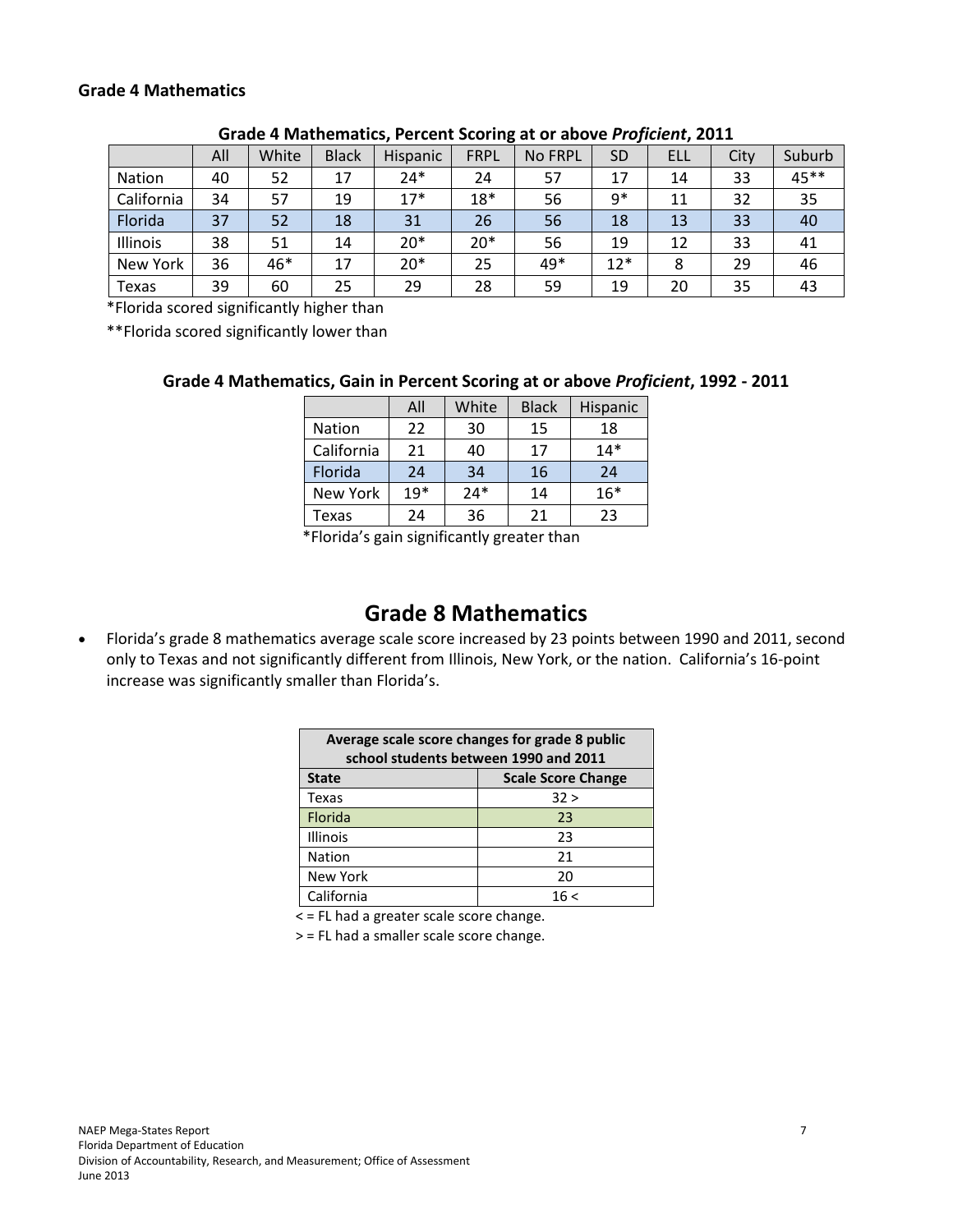### **Race/Ethnicity**



### **Percentage of grade 8 public school students scoring at or above** *Proficient* **in NAEP Mathematics - 2011**

- In 2011, 22% of Florida's grade 8 Hispanic students scored at or above *Proficient*―significantly higher than California and New York, not significantly different from Illinois or the nation, and significantly lower than Texas.
- In 2011, 11% of Florida's grade 8 Black students scored at or above *Proficient*―not significantly different from the nation or the other Mega-States, except for Texas.
- In 2011, 37% of Florida's grade 8 White students scored at or above *Proficient*―not significantly different from California or New York but significantly lower than Illinois, Texas, and the nation.

### **Students with Disabilities, Eligibility for Free/Reduced-Price Lunch (FRPL), and School Location**

- Florida's grade 8 students with disabilities increased their mathematics average scale score by 16 points from 2003 to 2011; this increase was significantly higher than California's, New York's, and the nation's.
- In 2011, 16% of Florida's grade 8 students who were eligible for FRPL scored at or above *Proficient*, which was not significantly different from California, Illinois, or New York.
- In 2011, 29% of Florida's grade 8 students enrolled in suburban schools scored at or above *Proficient*―a percentage significantly lower than Illinois's, Texas's, and the nation's.
- In 2011, 26% of Florida's grade 8 students enrolled in city schools scored at or above *Proficient*―not significantly different from the nation or the other Mega-States, except for Texas.

|               | All    | White | <b>Black</b> | <b>Hispanic</b> | <b>FRPL</b> | <b>No FRPL</b> | SD | ELL | City  | Suburb  |
|---------------|--------|-------|--------------|-----------------|-------------|----------------|----|-----|-------|---------|
| <b>Nation</b> | $34**$ | 43**  | 13           | 20              | $19**$      | $47**$         | 9  |     | 29    | $37**$  |
| California    | 25     | 41    | 12           | $13*$           | 14          | 40             | 6  |     | 22    | 28      |
| Florida       | 28     | 37    | 11           | 22              | 16          | 42             | 9  |     | 26    | 29      |
| Illinois      | $33**$ | 44**  | 10           | 19              | 17          | 47             | 10 | 4   | 28    | $36***$ |
| New York      | 30     | 40    | 13           | $13*$           | 18          | 43             |    |     | 24    | 33      |
| Texas         | $40**$ | 58**  | $21**$       | $31**$          | $28**$      | 58**           | 15 | 10  | 39 ** | $41**$  |

### **Grade 8 Mathematics, Percent Scoring at or above** *Proficient***, 2011**

\*Florida scored significantly higher than

\*\*Florida scored significantly lower than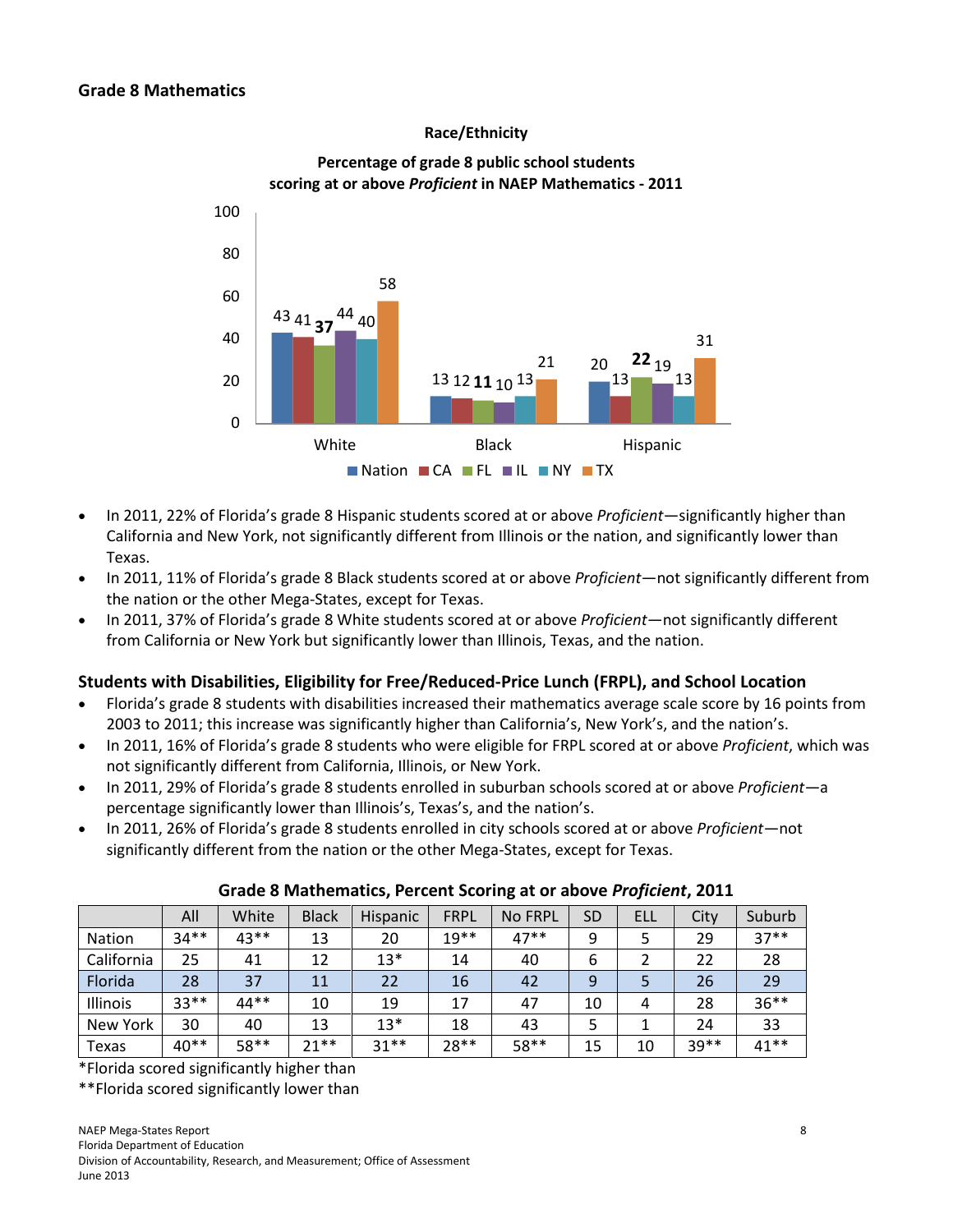### **Grade 8 Mathematics**

|               | All    | White  | <b>Black</b> | Hispanic |
|---------------|--------|--------|--------------|----------|
| <b>Nation</b> | 18     | 25     | 8            | 13       |
| California    | 13     | 22     | 10           | 10       |
| Florida       | 16     | 21     | 8            | 15       |
| Illinois      | 18     | 26     |              | 16       |
| New York      | 15     | 19     | 10           | 8*       |
| Texas         | $27**$ | $37**$ | $20**$       | $27**$   |

### **Grade 8 Mathematics, Gain in Percent Scoring at or above** *Proficient***, 1990 - 2011**

\*Florida's gain significantly greater than

\*\*Florida's gain significantly smaller than

# **Grade 4 Science**

• In 2009, Florida's fourth-graders had a NAEP science average scale score significantly higher than California's and not significantly different from the nation's or the other Mega-States' scores.



# **Average scale scores for grade 4 students in NAEP Science 2009**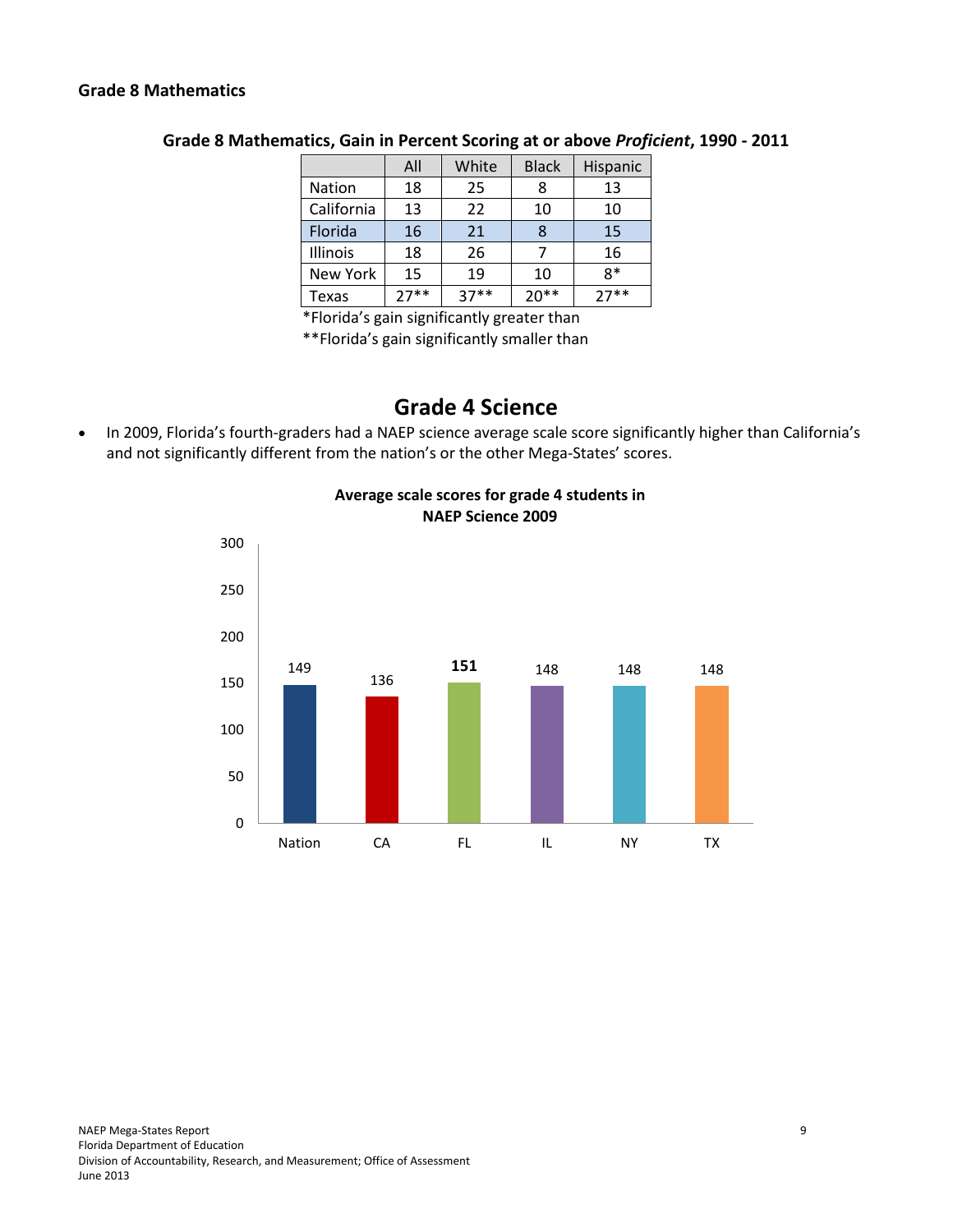### **Race/Ethnicity**



# **Percentage of grade 4 public school students scoring at or above** *Proficient* **in NAEP Science - 2009**

- In 2009, 23% of Florida's fourth-grade Hispanic students scored at or above *Proficient*—significantly higher than the nation and the other Mega-States.
- In 2009, 10% of Florida's fourth-grade Black students scored at or above *Proficient*―not significantly different from the nation or the other Mega-States, except for Texas.
- In 2009, 46% of Florida's fourth-grade White students scored at or above *Proficient*―not significantly different from the nation or the other Mega-States.

### **Eligibility for Free/Reduced-Price Lunch (FRPL) and School Location**

- In 2009, 20% of Florida's grade 4 students who were eligible for FRPL scored at or above *Proficient*―significantly higher than California, Illinois, and Texas, and not significantly different from New York or the nation.
- In 2009, 33% of Florida's grade 4 students enrolled in suburban schools scored at or above *Proficient* significantly higher than California, not significantly different from Illinois, Texas, or the nation, and significantly lower than New York.
- In 2009, 29% of Florida's grade 4 students enrolled in city schools scored at or above *Proficient*―not significantly different from the other Mega-States or the nation.

|            | All   | White | <b>Black</b> | Hispanic | <b>FRPL</b> | <b>No FRPL</b> | <b>SD</b> | <b>ELL</b> | City | Suburb |
|------------|-------|-------|--------------|----------|-------------|----------------|-----------|------------|------|--------|
| Nation     | 32    | 46    | 10           | $13*$    | 16          | 48             | 16        |            | 24   | 36     |
| California | $22*$ | 41    | 9            | 8*       | $10*$       | 38*            | 11        |            | 22   | $23*$  |
| Florida    | 32    | 46    | 10           | 23       | 20          | 47             | 20        | 6          | 29   | 33     |
| Illinois   | 32    | 48    | 9            | $10*$    | $14*$       | 48             | 16        |            | 20   | 35     |
| New York   | 30    | 44    | 9            | $13*$    | 17          | 45             | 12        |            | 18   | 40**   |
| Texas      | 29    | 53    | $18**$       | $16*$    | $15*$       | 51             | 13        | 6          | 27   | 33     |

### **Grade 4 Science, Percent Scoring at or above** *Proficient***, 2009**

\*Florida scored significantly higher than

\*\*Florida scored significantly lower than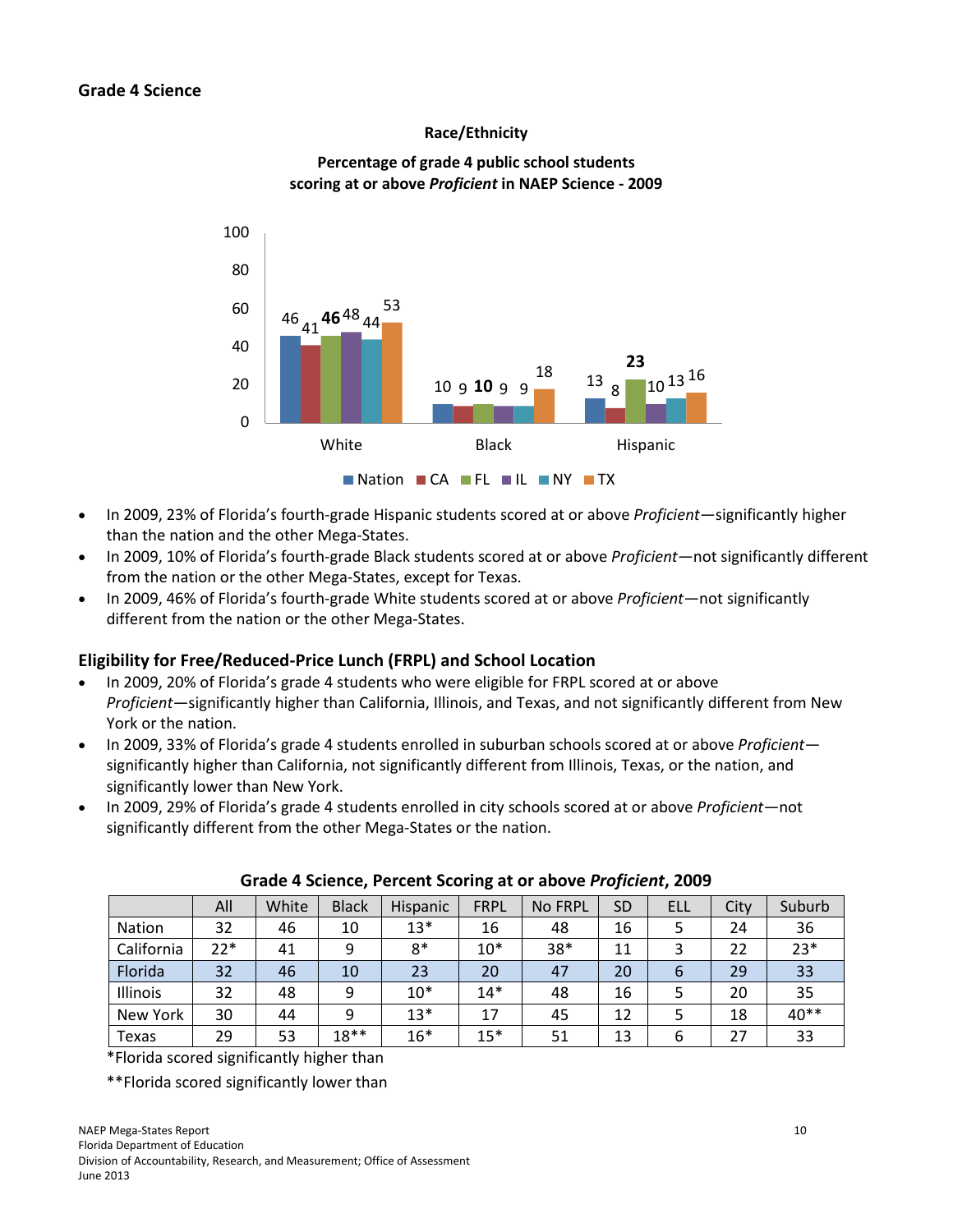# **Grade 8 Science**

• In 2011, Florida eighth-graders' science average scale score was significantly higher than California's, not significantly different from Illinois and New York, and significantly lower than Texas and the nation.



**Average scale scores for grade 8 students in NAEP Science - 2009 and 2011**

#### **Race/Ethnicity**



**Percentage of grade 8 public school students scoring at or above Proficient in NAEP Science - 2011**

- In 2011, 24% of Florida's eighth-grade Hispanic students scored at or above *Proficient*―significantly higher than the nation and the other Mega-States, except for Texas.
- In 2011, 9% of Florida's eighth-grade Black students scored at or above *Proficient*—significantly higher than Illinois, and not significantly different from California, New York, Texas, and the nation.
- In 2011, 39% of Florida's eighth-grade White students scored at or above *Proficient*―not significantly different from the nation or all the other Mega-States, except for Texas. Florida's grade 8 White students scored significantly lower than Texas's.